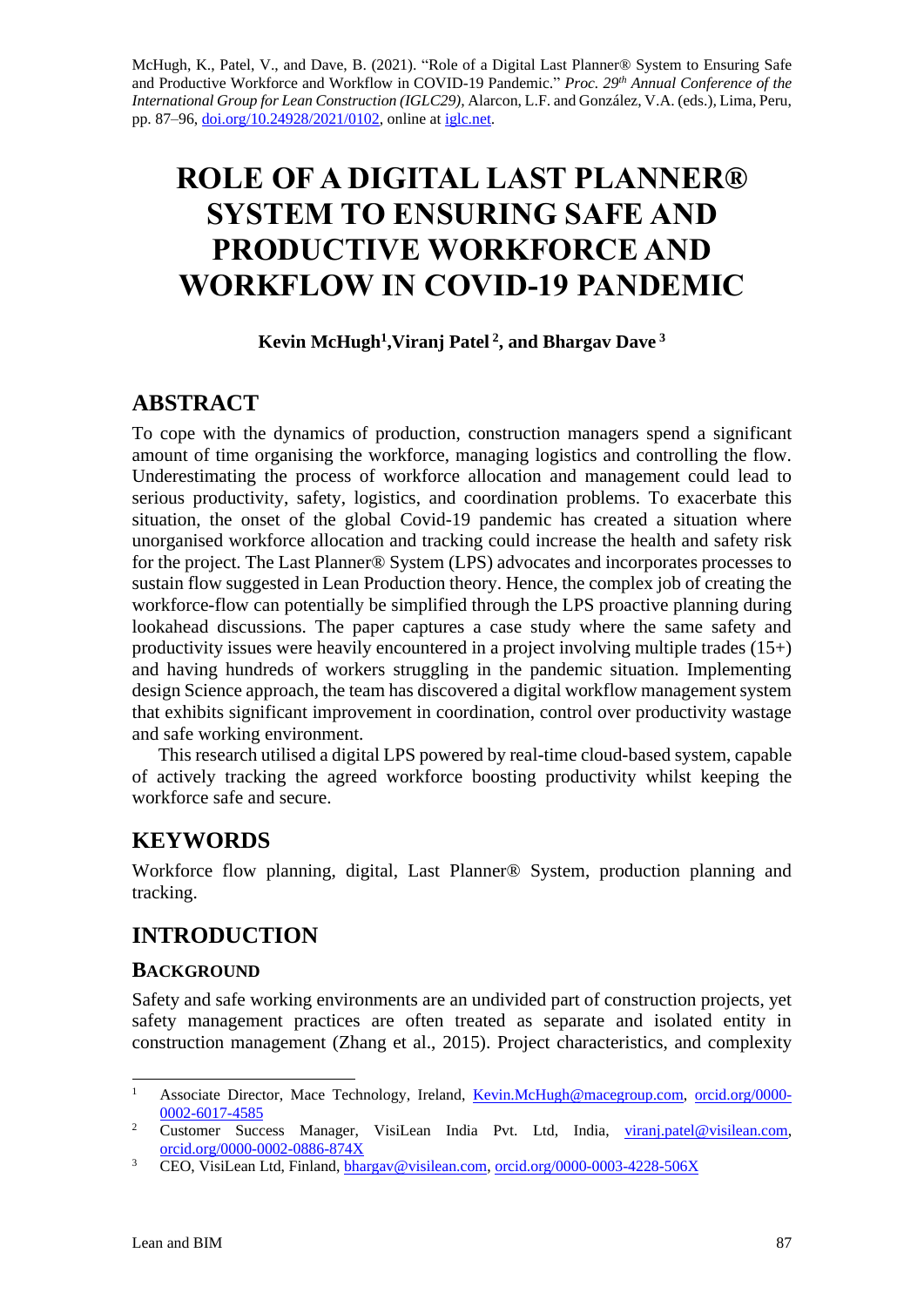has a significant impact on the logistics and system inhabitants. As the project complexity increases, the inherent risks with high levels of change and uncertainty are raised significantly in the project (Trinh & Feng, 2020). With these uncontrolled dynamics of project systems, the safety hazards become inherent in the project and hence resist the flow of project delivery and productivity inevitably (Sacks et al., 2005). The overall damage to the sector is more than it has been realised only in terms of cost and delays amongst all the stakeholders (Lingard & Rowlinson, 2005).

Over the period, countless efforts have been recorded to address the jobsite safety with people or technology (Emuze & Smallwood, 2013). In the recent development, researchers are pushing sensor-based networking systems, computer vison, Unmanned Aerial Vehicle (UAV) and Machine Learning technologies to aid the safety assurance on construction sites (Chen et al., 2019; Fang et al., 2020; Poh et al., 2018; Seo et al., 2015; Tixier et al., 2016; Yang et al., 2020; Zhang et al., 2013). Though the detection process of the safety hazards is getting efficient, the overall development is evidently going into reactive type of safety management rather than the proactive one (Teizer et al., 2010). It emerges that there is a serious need to have a balanced review of safety management that involves people, process, product, and technology combined.

This paper initially discusses the perception of safety and how it has been connected to the production management followed by the state of the art for the same. Additionally, the state of safety due to COVID-19 pandemic has also been realised through the paper that bring about the dire need of inventing an integrated workplace safety practices which is supported by digital LPS. A case-study has been presented to capture the effectiveness and efficiency of such resilient approach.

### **LITERATURE REVIEW**

### **RELATION BETWEEN PRODUCTION MANAGEMENT AND SAFETY**

The cognitive engineering paradigm in the research of safe working clearly states that the way groups of individuals interact with the work system has a definite impact on the safety (P. T. Mitropoulos, 2012). Hence, the way the production system is designed certainly has its implication on the overall safe working environment (Aslesen et al., 2013).

Since being suggested by several authors since the 90's, the majority of studies have investigated the integration of safety into production planning framework (Emuze & Smallwood, 2013). Though the full-scale realisation and implementation for the same is yet to be percolated through the roots of production planning (P. T. Mitropoulos, 2012) and evidently very few researchers have captured the real-life implementation and benefits for this (Emuze & Smallwood, 2013).

Many of the authors including (Ciribini & Rigamonti, 1999) and (Kartam, 1995) for instance, discussed the introduction of safety measures into construction plans, using CPM or line of balance planning techniques. The CPM approach has proven quite ineffective, since it is a top-down approach that does not take into consideration reality (Koskela et al., 2014). On the other hand, collaboration focused Lean thinking suggests that the efforts undertaken to implement occupational safety and health at jobsite can be an excellent starting point to identify waste and have positive impacts for controlling the disruptions in flow (Sacks et al., 2005). Hence, the tools and techniques supported by lean concepts and principles have clear synergy and advantage of making a production management system integrated into safe working practices. For instance, (Saurin et al.,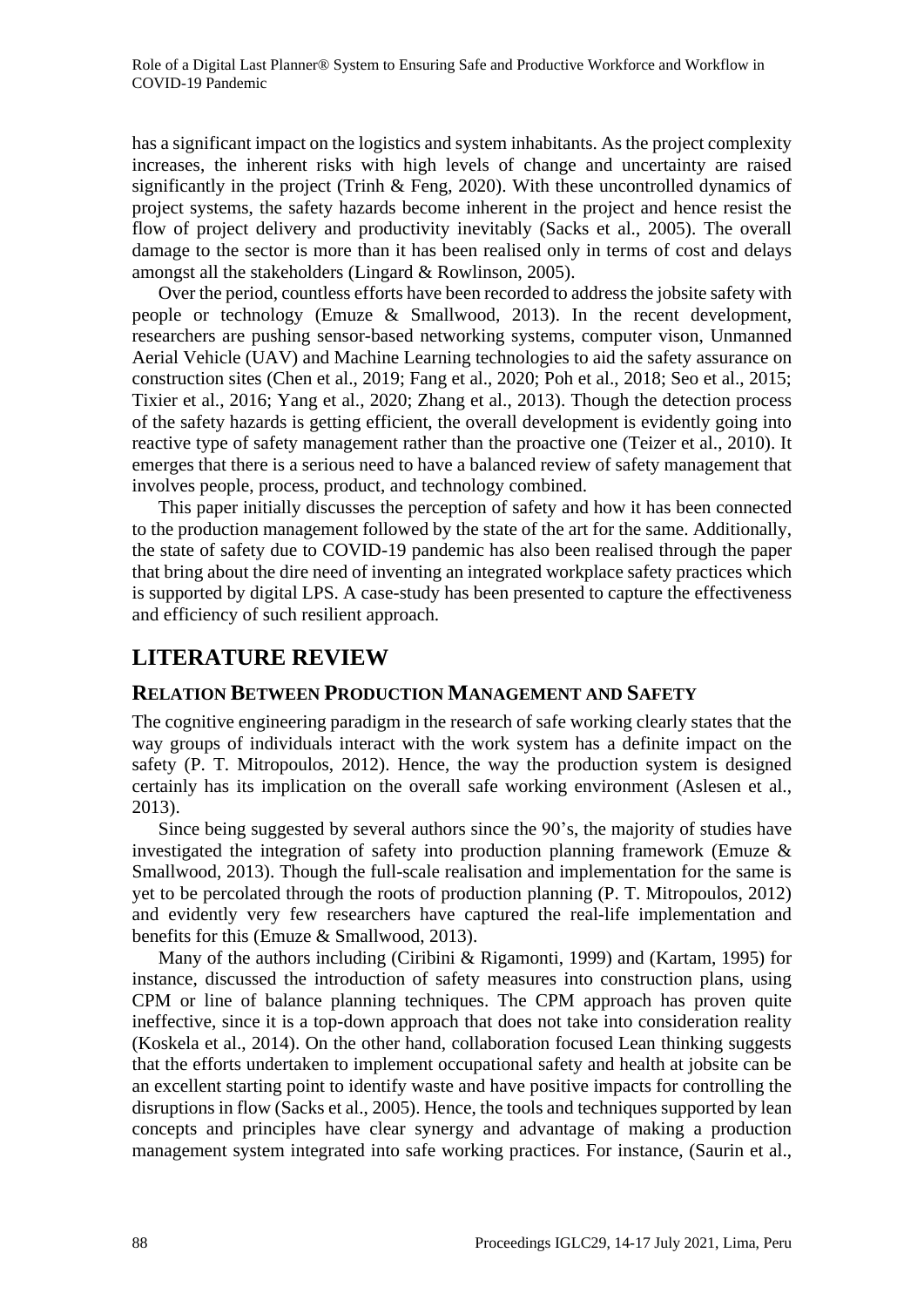2002) has provided safety planning and control model (SPC) where the production practices are injected within the production long/short term planning and control.

#### **STATE OF THE ART IN THE WORKFORCE SAFETY**

New tools and systems that incorporate safety protocols in the planning practices are coming to fore in recent years. For example, an investigation from Denmark (Thomassen et al., 2003) highlighted that crews using the LPS reported 45 percent fewer accidents compared to traditional management systems. The primary reason behind the decrease in accident prone safety practices has been derived from the LPS' uncompromising attitude towards high-quality work and emphasis on cyclic-collaboration activities (P. Mitropoulos et al., 2005). Consequently, the working conditions and workflows are fortified and the element of unpredictability in tasks which are responsible for hazardous situations, interruptions in flow and improvised processes are reduced. Nevertheless, reducing task unpredictability is only one step on the way to a safer construction site. Also important is issue management and evolving/empowering the team to successfully recognize, swiftly raise, share, cope with & recover from hazardous situations and errors. (Aslesen et al., 2013) infer to the question yet to be answered: how we can integrate the function of error or safety management into practical production control and management.

Apart from LPS, line of balance has gained popularity in terms of maintaining the flow and promoting the safety for production. The location-based planning and line of balance combined approach is supportive for controlling process flow and operation flow simultaneously (Grau et al., 2019). The major focus here is the maintaining the flow of workforce in such a way that the safety hazards can be minimised in alignment with the process flow. Though the process-oriented safety planning appears rather effective, the implementation of the same has always been challenging with traditional approaches (Awada et al., 2016). However, combined with digitally enabled spatial awareness technologies that includes Building Information Modelling (BIM) and cloud computing, the performance of these tools in terms of managing safety can exponentially be increased (Zhang et al., 2013, 2015).

### **PROBLEM STATEMENT**

The onset of the COVID-19 pandemic has forced production environments (especially in the construction domain) to become more sensitive regarding the safe working environment (Stiles et al., 2021; Wu & Wang, 2020).The arrival of the pandemic resulted in all industrial and social activities being temporarily suspended. To successfully reopen societal and industry social distancing measures had to be implemented to safeguard the population from disease transmission. These imposed regulations have evidently posed major disruption in the production systems by restricting team's collaboration capabilities and production workflows. More specifically, office teams are now forced to work remotely which has hampered active communication resulting into coordination issues ultimately affecting the production planning. Whereas the ground teams and their numbers are strictly limited making them struggle to achieve their productivity goals. The situation demands a system where the production disruption can be kept minimum.

#### **RESEARCH METHODOLOGY**

The researchers were involved in developing and managing the project LPS and the development of the existing digital LPS. The advent of the pandemic required another iteration for the LPS. Design science research method was used to develop the hybrid digital LPS that channels the safe and remote collaboration requirements through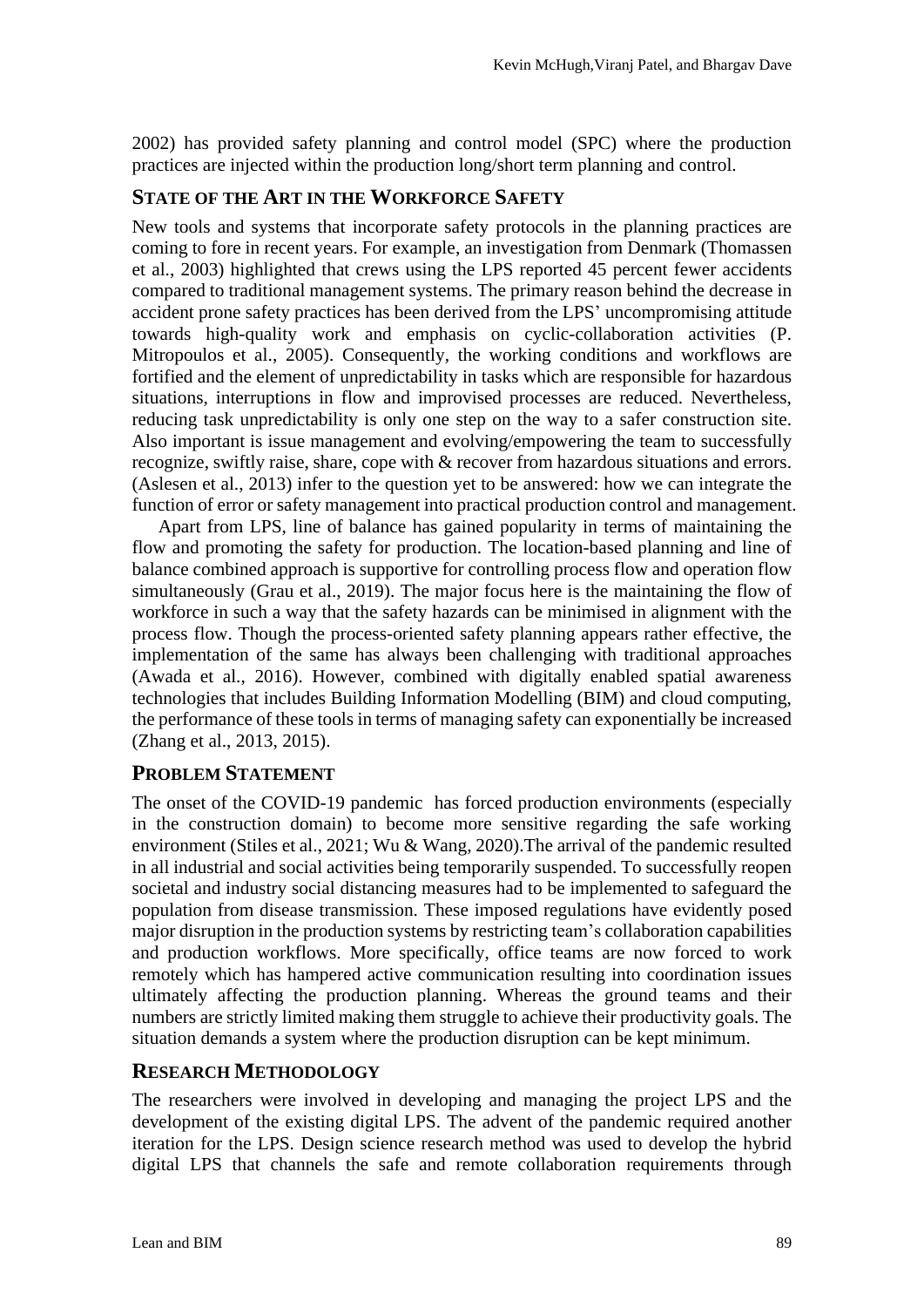production management. In the case of such complex projects, on top of safety planning a unique spatial awareness is needed to proactively determine the safety hazards on the jobsite. In order to figure out the efficiency and effectiveness of the developed solution, pre and post covid safety and production planning situations have been analysed the presented. Overall, the case study encapsulates a model workforce planning for safe and proactive production planning and management practices that has been deployed implicitly the digital LPS.

## **CASE-STUDY**

### **BACKGROUND**

The study was carried out on a hyperscale data centre construction project. The project is an 86,000 square meter structure consisting of 8 single storey data halls and an administration building. The project commenced early in 2019 and is expected to be completed mid-2022. The project team has matured in lean production practices and had successfully implemented the same on similar data-centre projects.

During the early first quarter of 2020, the production team has been operating almost 46,264 operative hours and roughly 895 workforces at the site.

### **WHEN THE PANDEMIC HIT THE SITE**

In March 2020 when the production was reaching its peak, all social and industrial activity was suspended by government to reduce spread of Covid-19. After getting site-based activities suspended with only works continuing related to design and procurement. Later, when the sites were re-opened, there were many regulatory restrictions which had been introduced causing listed challenges:

- Planning, Managing, controlling number of workforces in defined area and timeframe.
- Production coordination and discussions became more difficult due to remote working and work safety distancing.
- Ensuring the volume of work is getting delivered and simultaneously avoiding the safety risks.

### **FINDING THE SOLUTION**

The team had taken up this challenge to build even more resilient and safe system of work to operate during a pandemic. This included introducing new way of visualising and analysing workforces, remote working where possible for site-based support management, additional shift patterns were introduced, and labour maximum occupancy levels were introduced on the project the maintain social distancing on the project.

In order to counter the collaboration challenges, the redeployed LPS was fully digitised which allows the teams to continue to prepare and manage the production plans despite the fragmentation of teams to mitigate Covid-19. Project based collaborative planning sessions were moved to digital meeting platforms (Microsoft™ Teams) which provided the collaborative space to work. This allowed remote working teams to come together to manage and sequence tasks. This was initially used to manage off site documentation and design work while on site activities were suspended.

As part of the return-to-work strategy the project needed to demonstrate how activities could be planned and executed while respecting social distancing. Labour management and forecasting was an important part of the return-to-work strategy. To manage this,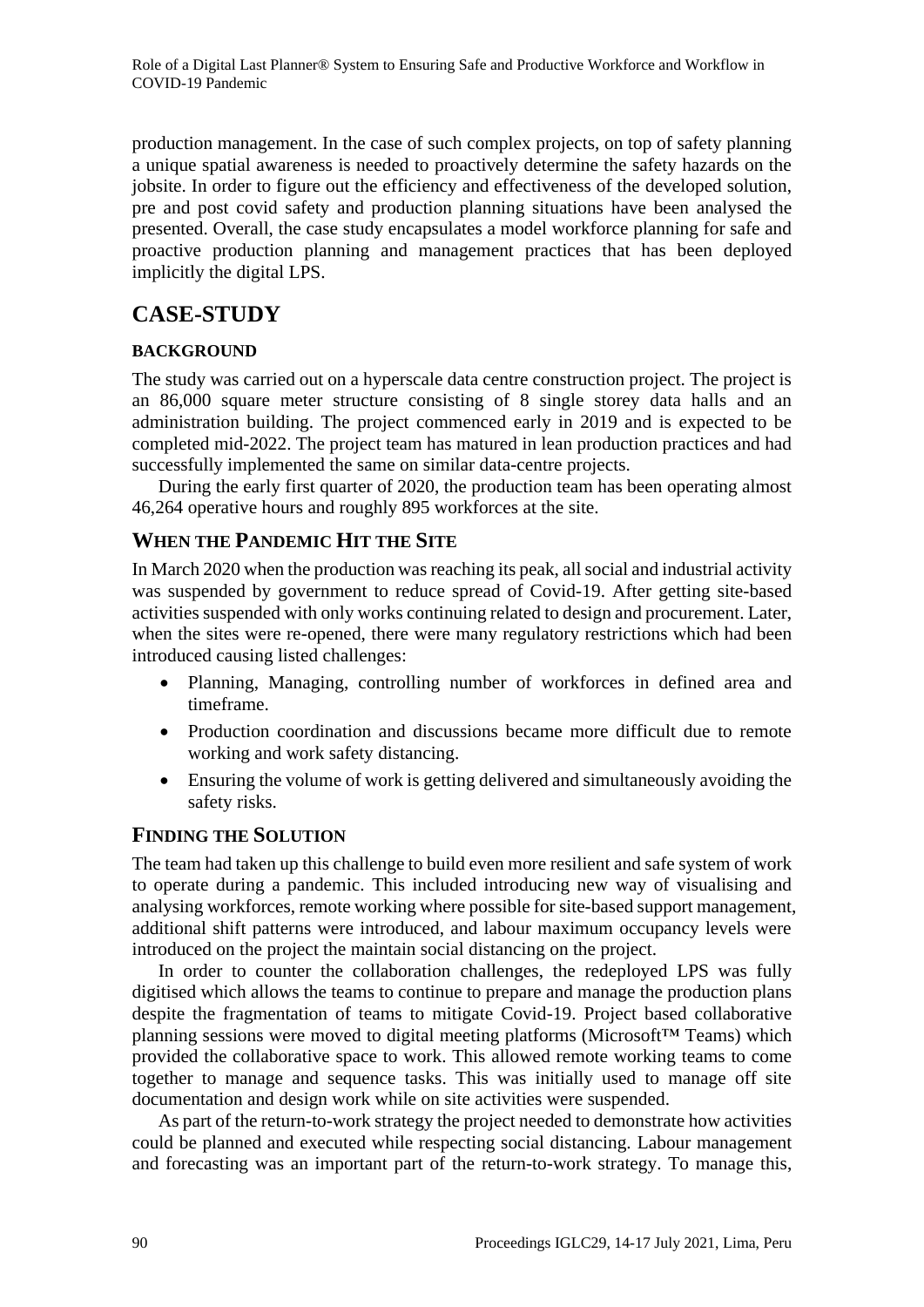maximum room occupancies were determined based on room areas to highlight allowable access to work areas. This was a further consideration for work planning process. Therefore, for tasks to be approved in the Last Planners sessions, information required was: Planned workforce, Location, Health & safety (Distancing Method statement etc.), Quality (Tech sub, checklist inspection schedule), Quantity and Duration.

The construction team had already deployed a digital LPS system called Visilean. The Visilean team worked with the project team to solve the post covid safety challenge. In order to achieve this, new interfaces were developed in VisiLean to a) input number of planned workers in each location, b) input maximum number of workers who can be accommodated in each location while maintaining minimum safe distance, c) report number of actual workers working at each location by using the app and d) visualise and report the total number of workers at each location. Tasks now had to be assigned the properties to allow them to be sequenced and scheduled in the look ahead meetings. There was a requirement to increase the reliance on visual management to connect remote teams. This resulted in a workforce management dashboard and BIM model viewer adaption of the software to allow teams to communicate and quantify resources and outputs with declared tasks. This provided clarity for teams to support effective communication.

#### **PRODUCTION PLANNING**

Production planning is a collaborative weekly process where meetings are held in collaborative 'Big Room'. This approach was replicated virtually to co-ordinate weekly work plans. These plans were developed on a digital platform where teams managed and co-ordinated their works (Figure 1). Preparations for the weekly workplans co-ordination meeting were held in advance and each work.

|                                                                                                                              | æ<br>Dashboard<br><b>Cantt View</b><br>Layout + | m<br>Scheduler<br><b>3D Models</b><br>Notifications | 带<br>토<br>₿<br>Export +<br>Filter<br>Table View                             |                          |                           |                              |                |                    |                 | New CLN 58 -            | Kevin McHugh                                      |
|------------------------------------------------------------------------------------------------------------------------------|-------------------------------------------------|-----------------------------------------------------|-----------------------------------------------------------------------------|--------------------------|---------------------------|------------------------------|----------------|--------------------|-----------------|-------------------------|---------------------------------------------------|
| copy<br>25/01/2021<br>31/01/2021<br>PDF<br>View Config<br>V Show Unassigned Tasks<br>Clear<br>Save Config<br>Columns<br>Show |                                                 |                                                     |                                                                             |                          |                           |                              |                |                    |                 |                         |                                                   |
|                                                                                                                              | Show $25 \times$ entries<br>Week 4 / 2021       |                                                     |                                                                             |                          |                           |                              |                |                    |                 |                         |                                                   |
| No.                                                                                                                          | Organisation<br>$\overline{\alpha}$             | Owner<br>$\overline{a}$                             | Task name<br>$\alpha$                                                       | Status<br>$\overline{a}$ | Location<br>$_{17}$<br>वा | <b>Task Type</b><br>$\alpha$ | 25/01          | 26/01              |                 | 27/01                   |                                                   |
|                                                                                                                              |                                                 |                                                     |                                                                             |                          |                           |                              | P A            |                    | <b>P</b><br>P A | <b>Property Panel</b>   | $\bullet$                                         |
| -62                                                                                                                          | Marcury Engineering                             | Cordon Nutterfield                                  | 7000 - Zone SC - Install HL Branch Containment Linking Rooms                | Not Ready                | Zone SC                   | construction                 |                |                    |                 |                         | 9 % 前见 #                                          |
| $\circ$                                                                                                                      | Dornan                                          | Patrick Campbell                                    | Centre Comidors                                                             | Not Ready                | Zone CC                   | construction                 |                |                    |                 | $\sim$                  | <b>Task Properties</b><br><b>Plan Constraints</b> |
| 33                                                                                                                           | Mercury Engineering                             | Cordon Nutterfield                                  | 7000 - Zone CC - Irvitall HL Containment                                    | Not Ready                | Zone CC                   | construction                 | $\overline{a}$ | $\overline{2}$     | $\mathbf{z}$    |                         | Prerequisites                                     |
| 32                                                                                                                           | Mercury Engineering                             | Conton Numerliefd                                   | 7000 - Zona 9 - Install Conduits                                            | Not Ready                | Zone 9                    | construction                 | $\overline{a}$ |                    |                 |                         | <b>Notes</b><br>Quantities                        |
| 36                                                                                                                           | Mercury Engineering                             | Stephen Nellan                                      | 7000 - RMS - Admin first fix conduit                                        | Not Ready                | Zone 7                    | construction                 | $\overline{a}$ |                    | $\overline{2}$  | <b>Total Planned</b>    | Unit                                              |
| 151                                                                                                                          | <b>Ardman</b>                                   | Stephen Cooney                                      | RESOURCES Zone 7                                                            | <b>Cuality checked</b>   | Zone 7                    | construction                 |                |                    |                 | 30                      | percent                                           |
| 177                                                                                                                          | Mercury Engineering                             | Simon Felton                                        | 7000 - Admin Area 7 - High Level Vesda and Conduits                         | Not Ready                | Zone 7                    | construction                 |                |                    |                 | <b>Actual Completed</b> |                                                   |
| 175                                                                                                                          | <b>Mercury Engineering</b>                      | Simon Felton                                        | 7000 - Admin Area 6 - High Level Vesda and Conduits                         | Not Ready                | Zone 6                    | construction                 | $\overline{a}$ |                    |                 | $\circ$                 |                                                   |
| 339                                                                                                                          | Dearie Roofing                                  | Ricky rabiohns                                      | 3200 Admin Curtain Wall Remedials                                           | Not Ready                | Zone 6                    | construction                 | $\overline{z}$ | $\overline{2}$     | $\rightarrow$   |                         |                                                   |
| 174                                                                                                                          | Mercury Engineering                             | Cavin O'Toole                                       | 7000 - Admin - Containment Install                                          | Not Ready                | Zone 5                    | construction                 | ×              |                    |                 |                         | History<br>Files                                  |
| 229                                                                                                                          | <b>Ardmac</b>                                   | Stephen Cooney                                      | RESOURCES Zone 4 Task 4                                                     | Not Ready                | Zone 4                    | construction                 | $\blacksquare$ |                    |                 |                         | <b>Custom Fields</b>                              |
| 303                                                                                                                          | Dornan                                          | Mariei Grzeszczuk                                   | Zone 3 - Shipping & Receiving: Ductwork                                     | Not Ready                | Zone 3                    | construction                 | $\overline{z}$ |                    |                 |                         | Workforce                                         |
| 304                                                                                                                          | Dornan                                          | <b>Patrick Campbell</b>                             | Zone 3 - Shipping & Receiving: Ductwork Insulation                          | Not Ready                | Zone 3                    | construction                 | $\overline{2}$ |                    |                 |                         |                                                   |
| 40                                                                                                                           | Mercury Engineering                             | Cordon Nutterfield                                  | 7000 - Zone 2 - Install HL Branch Containment                               | Not Ready                | Zone 2                    | construction                 | $\overline{a}$ |                    |                 |                         |                                                   |
| 60                                                                                                                           | Dornan                                          | <b>Patrick Carmpbell</b>                            | Zone 2 VRF - Installation of VRF                                            | Not Ready                | $Z$ one $2$               | construction                 | $\mathbf{x}$   | $\bar{\mathbf{x}}$ | $\mathcal{R}$   |                         |                                                   |
| 38                                                                                                                           | Mercury Engineering                             | Cordon Nutterfield                                  | 7000 - Zone 10 - Install Conduits                                           | Not Ready                | Zone 10                   | construction                 | $\overline{a}$ |                    |                 |                         |                                                   |
| $34$                                                                                                                         | Mercury Fire                                    | <b>James Williams</b>                               | Admin Zone 1 - 2nd Fix Task 2 Task 3 Task 1                                 | Not Ready                | Zone 1                    | construction                 |                |                    |                 |                         |                                                   |
| 287                                                                                                                          | 3 Coffey                                        | Niall Callagher                                     | Installation/Cx of SW/FW Pumps/Actuators (dependent on Power on TBC) Task 3 | Not Ready                | West SLD1/5 LD10          | construction                 |                |                    |                 |                         |                                                   |
| 227                                                                                                                          | Allendale                                       | <b>Bichie Glennon</b>                               | Roof Maintenance (Days)                                                     | Not Ready                | Roof CLN 5                | construction                 |                |                    |                 |                         |                                                   |
|                                                                                                                              |                                                 |                                                     |                                                                             |                          |                           |                              |                |                    |                 |                         |                                                   |

Figure 1: Digital weekly work plan

It was now needed to identify measure and control productivity while working remotely. This was done by preparing a continuity project in Visilean (Figure 2). Trade contractors were tasked to prepare and submit a 6 week look ahead for the remote working period. This resulted in more than 800 tasks being generated in the look ahead period. This assisted the team's ability to co-ordinate and manage project deliverables remotely. The teams were able to conduct package specific work plan reviews, weekly co-ordination meetings and 'Daily Activity Briefing's' (DAB's) catch up with the trade contractors while working remotely. Collaborating digitally facilitated teams to communicate and engage positively. Labour allocations were assigned based on progress updates to ensure work was available for the assigned resources. There was a focus on sequencing activities correctly to remove bottlenecks & ensure operatives can safely work together in an area.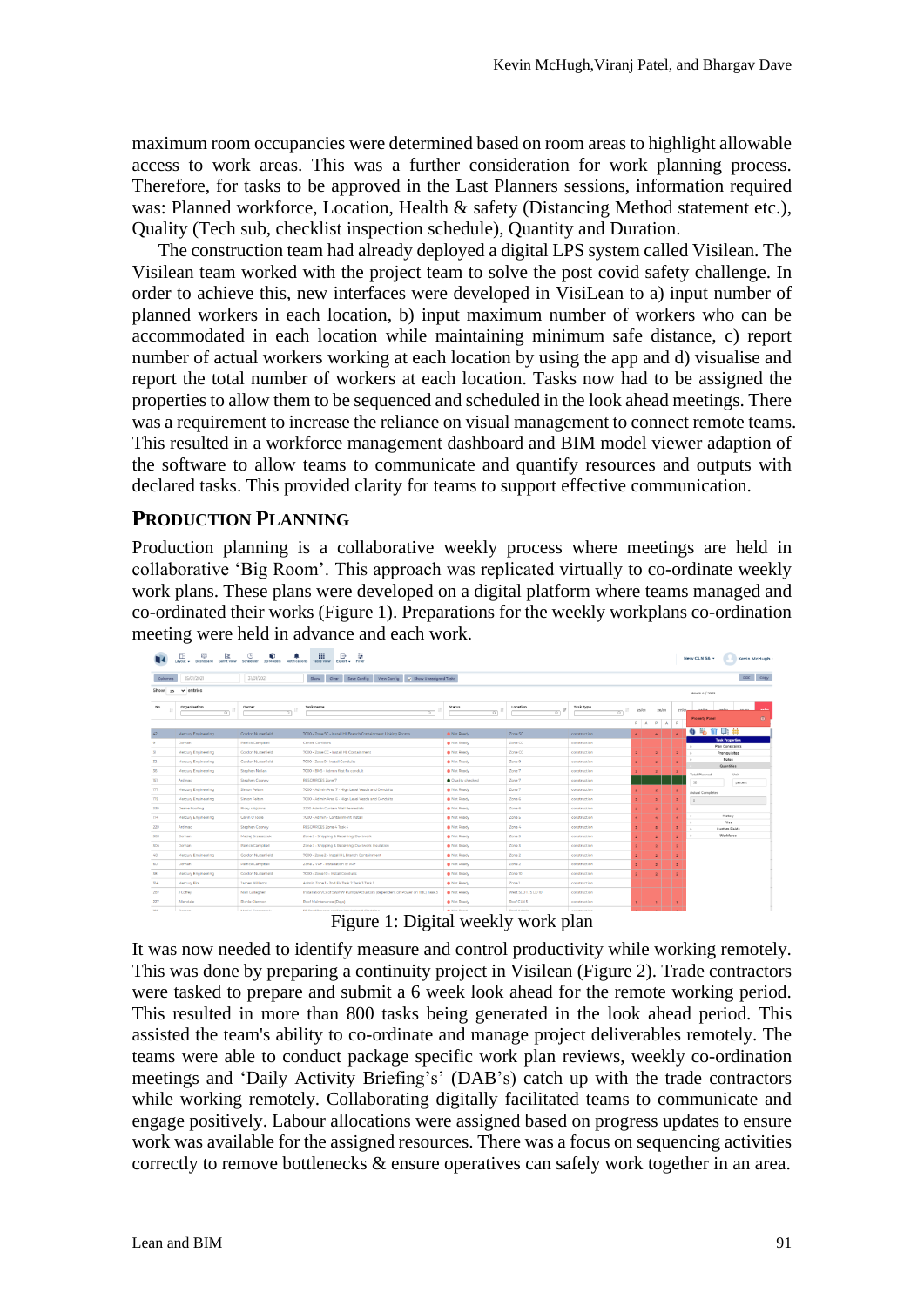Role of a Digital Last Planner® System to Ensuring Safe and Productive Workforce and Workflow in COVID-19 Pandemic



Figure 2: Digital pull plan session

With this structure in place the production management crew were able to maintain effective communication with the operation teams and work collectively to deliver value to the client. The teams were also able to demonstrate this by sharing the planned and actual production.

#### **Production Control**

The requirement to manage the production control system digitally was now essential to manage the development and delivery of weekly work plans. It was evident that during covid-19, the production process would need to be amended. to help forecast labour allocations. There was also an increased importance of resource forecasting and management. There was a requirement to measure planned and actual daily workforce and a requirement to control how they were deployed.

An amended project plan was developed to operate during the pandemic. This plan was resourced based on maximum project occupancy levels and was divided into shifts to mitigate bottlenecks and maintain productivity to achieve existing project milestones.

The resource loading of plans was required to plan works in each project area (Figure 3). All rooms were assigned a maximum allowable personnel capacity based on its floor area. This assisted the sequencing of works, where the teams could identify if they can complete the works in the original timeframe or introduce mitigation methods. Plans were communicated and controlled using DAB's meeting that were held on the floorplate and hosted online to allow increased engagement and transparency. Tasks were updated daily with actual resource numbers assigned to tasks to ensure works have been accounted for. The workforce could then be managed efficiently by project supervisor and that no overcrowding of work areas occurred.

This led to a greater emphasis for the creation of weekly work plans. The previous study (McHugh et al., 2019) identified areas for improvement using PPC as a tool for measuring reliability the focus was on constraint removal & accurately sizing work for weekly outputs. There was also an increased focus on the quantities of work declared to allow to improve the predictability of completed sections of work. At the DAB's meetings, the activities were declared by the supervisors and updated on the platform using the mobile application in the field to ensure all activities were identified. All work should have safety, design, logistics and personnel constraints removed before committing to weekly tasks. This facilitated supervisors to focus on site co-ordination which improved the quality of commitments a highlighted the interdependencies of trades in the field.

The use of the digital platform assisted the resource to be sequencing which improved the detail in the look ahead to process. Trade contractors could work on their look ahead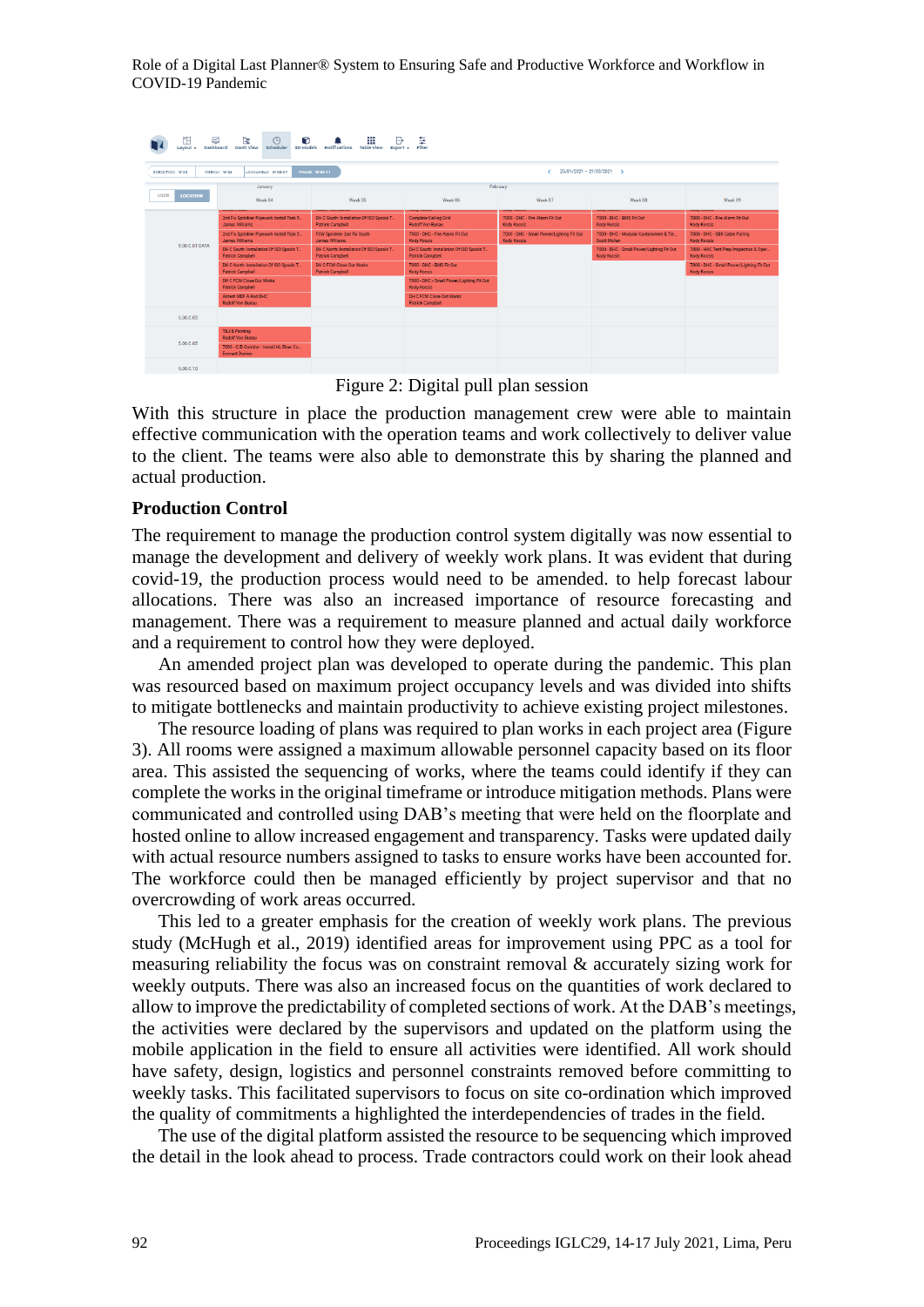plans with full visibility of current constrains and current look ahead plans. Trade contractors could then issue their look ahead plans in line with preceding works which could highlight risks and opportunities to the construction delivery programme. This level of preparation of look ahead planning, constraint analysis and quantified weekly work plans that were created in a digital platform was a rich source of information. This enabled teams to gather fully informed and prepared for weekly co-ordination meetings. This provided a greater level of detail for discussion to allow teams to manage a large volume of tasks in the weekly meeting.

The digitised LPS provided a greater connection between all levels of site management and operatives. The ability of trade contractors to manage their tasks and resources improved this connection. Risks were easily highlighted and mitigating works could be co-ordinated to manage at risks areas. Opportunities for improvement could be managed by bringing forward design coordination, procurement of materials and mobilising resources to match the improved production rates.

| Location                            | <b>Daily Limit</b>      | 17/h<br><b>SUN</b> | 18/1<br><b>MON</b> | 19/1<br><b>TUE</b> | 20/1<br><b>WED</b>   | 21/1<br><b>THU</b> | 22h<br>FRI.         | 23/1<br><b>SAT</b> |
|-------------------------------------|-------------------------|--------------------|--------------------|--------------------|----------------------|--------------------|---------------------|--------------------|
| <b>ZUITE 4 TRISKS</b>               |                         | w                  |                    |                    | Τ                    |                    |                     |                    |
| 5.00.M.15 ADMIN PLANTROOM Tasks     | $\overline{2}$          | $\Omega$           | $\Omega$           | $\Omega$           | $\Omega$             | $\Omega$           | $\Omega$            | $\Omega$           |
| 5.00.M.12 ELECTRICAL ROOM Tasks     | $\overline{2}$          | $\mathbf 0$        | $\mathbf 0$        | $\epsilon$         | 6                    | $\epsilon$         | $\overline{6}$      | $\mathbf 0$        |
| 5.00.M.09 S/R SECURITY Tasks        | $\overline{2}$          | $\mathbf{O}$       | $\overline{2}$     | $\Omega$           | $\Omega$             | $\Omega$           | $\mathbf{O}$        | $\mathbf 0$        |
| 5.00.M.08 BOH ENTRY VESTIBULE Tasks | $\overline{2}$          | $\mathbf 0$        | $\mathbf 0$        | $\mathbf 0$        | $\circ$              | $\Omega$           | $\mathbf 0$         | $\mathbf 0$        |
| 5.00.M.07 SECURITY OFFICE Tasks     | $\overline{2}$          | $\mathbf{O}$       | $\mathbf{O}$       | $\Omega$           | $\circ$              | $\mathbf 0$        | $\mathbf{O}$        | $\mathbf 0$        |
| 5.00.M.06 SOC A/V Tasks             | $\overline{2}$          | $\circ$            | $\circ$            | $\mathbf 0$        | $\circ$              | $\Omega$           | $\circ$             | $\mathbf 0$        |
| 5.00.M.05 SECURITY STORAGE Tasks    | $\overline{2}$          | $\mathbf 0$        | $\Omega$           | $\mathbf 0$        | $\circ$              | $\Omega$           | $\mathbf 0$         | $\mathbf 0$        |
| 5.00.M.04 SOC Tasks                 | $\overline{2}$          | $\mathbf 0$        | $\mathbf{O}$       | $\mathbf 0$        | $\circ$              | $\mathbf 0$        | $\Omega$            | $\mathbf 0$        |
| 5.00.M.01 BATTERY STORAGE Tasks     | $\overline{2}$          | $\mathbf 0$        | $\overline{4}$     | $\overline{4}$     | 6                    | $\frac{1}{2}$      | $\overline{2}$      | $\mathbf 0$        |
| - Zone SC Tasks                     | ٠                       | $\mathbf 0$        | $\overline{4}$     | $\overline{4}$     | $\tilde{\mathbf{q}}$ | $\overline{4}$     | $\overline{4}$      | $\mathbf 0$        |
| 5.00.M.02 HALLWAY Tasks             | $\overline{\mathbf{2}}$ | $\mathbf 0$        | $\overline{2}$     | $\mathbf 0$        | $\mathbf{O}$         | $\mathbf 0$        | $\mathbf{o}$        | $\mathbf 0$        |
| $-$ Zone $2$ Tasks                  | ٠                       | $\mathbf 0$        | $\overline{4}$     |                    | $\overline{4}$       | $\overline{4}$     | $\ddot{\mathbf{r}}$ | $\mathbf 0$        |

Figure 3: Workforce room occupancy management dashboard.



Figure 4: Digital workflow for managing the production environment.

The use of the mobile application (Figure 4) that provided greater control from the trade supervisors to manage works in the field. This also supported supervisors to identify works which were not fully identified in current weekly work plans that could be added to improve the detail of future submitted weekly work plans. The use of the mobile app in the field improved the accuracy of reporting and improved the quality of the collaboration which was based on the latest information from the field. The Dab's discussions were more informed and the high activity areas could be broken down into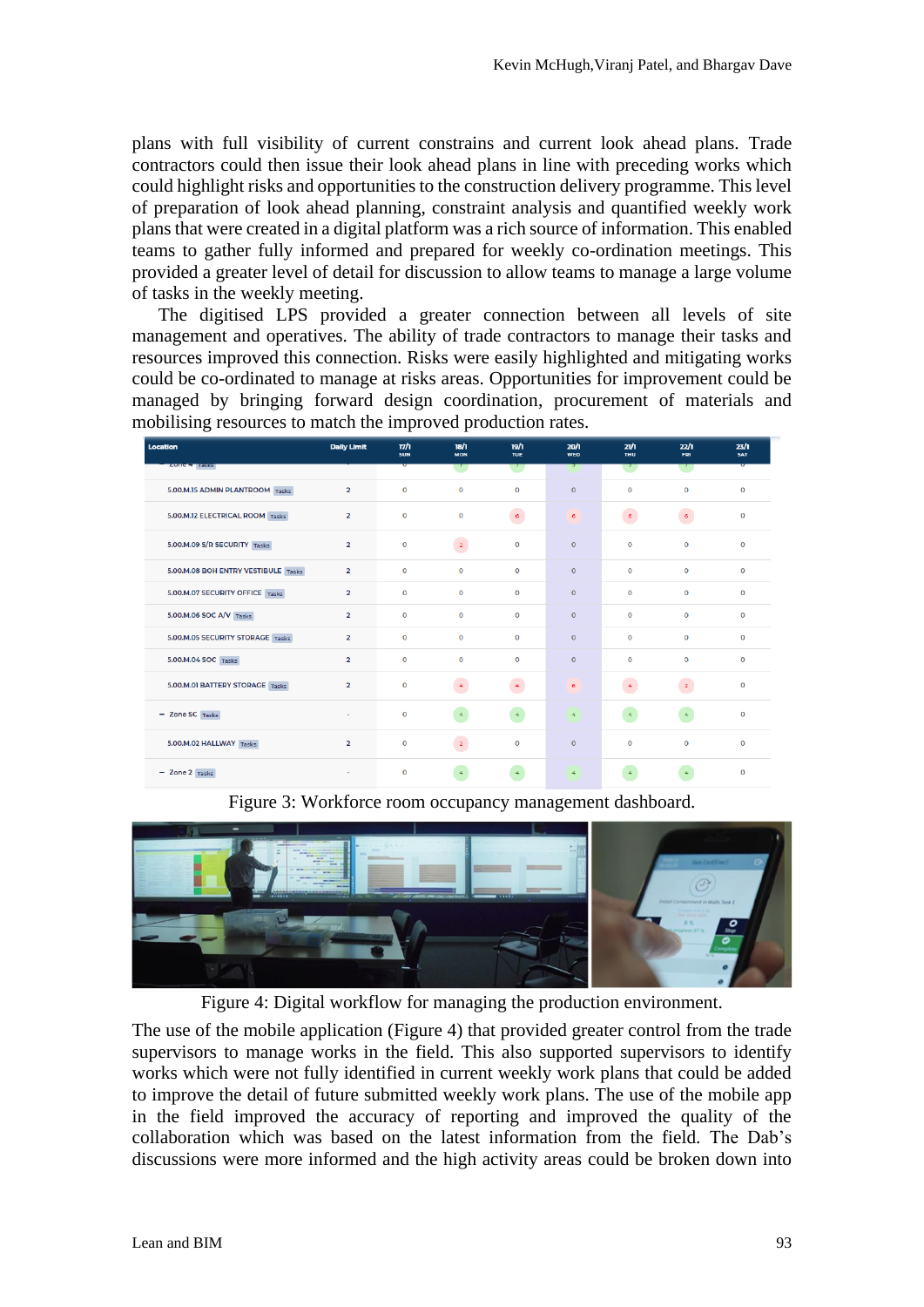more manageable work zones. Management could then provide the support needed to maintain progress & ensure targeted areas were open for production free of constraints.

#### **DISCUSSION**

The daily workforce check-in at the DAB's is an essential component of the LPS. Trade contractors can confirm activities are in progress and highlight risks and opportunities related to their tasks. This provides an opportunity for improving the trade-to-trade handovers and increasing the quality of planned assignments. The quality of the information assigned to each activity facilitated greater coordination between project teams. Resources could be managed where social distancing could be achieved and improved interaction between trades improved the sequencing of subsequent works.

Digitising the weekly planning provided greater transparency between teams which increased the engagement with the production control system All trades had access to each other's plans and could review and discuss planned works and highlight dependencies and risks to each other. This provided greater information and allowed contractors to communicate effectively. This improved quality of information provided a safer working environment. The development and focus of labour resource reporting was identified as key constraint for operating during a pandemic. The authors developed a workforce management function in the existing digital LPS.

This update has established strong basis of discussion that has elevated safety discussion from operational to tactical level proceedings. Moreover, Production level safety discussions are now percolating to the ground level team in form of mandatory (digitally) prerequisites that cannot be missed reducing the scope of ambiguity.

### **OUTLINING THE FUTURE STATE**

More and more projects will adapt lean construction techniques to improve project productivity and hance would be needing safe ways of effective collaboration. Ultimately, the ability to plan safety, collaborate, react, and manage production plans in the pandemic situation by more advance mediums i.e., using a combination of sensory and imagery data has become more vital to increase the spatial and situational awareness. In a nutshell, the objective is to reinforce the collaborations systems and channels with by enabling safe working planning and control platforms where teams can plan, assess, and ensure the safety proactively. By providing a strong link between fragmented project teams a greater awareness and understanding can be developed where teams can be more productive and increase the safety and quality of construction tasks.

## **CONCLUSION**

The LPS has proven to be robust and provided a basis for improving the production control system for managing a construction project during the pandemic. A new constraint was recognised where personnel had to maintain safe working distance. Access and logistical measures were also put in place to increase the control of personnel and materials. The digitisation of the LPS allowed teams to fully integrate despite further fragmentation. Teams were no longer permitted to gather in a 'big room' to collaborate and socially interact with each other, or to come together at the workplace and interact at daily activity briefings. Digitising the LPS supported the team's ability to interact remotely and provided the social aspect that was reduced through social distancing by sharing all information on one platform, enhancing communication and collaboration. Digitising the LPS fully integrated project teams and improved the quality of the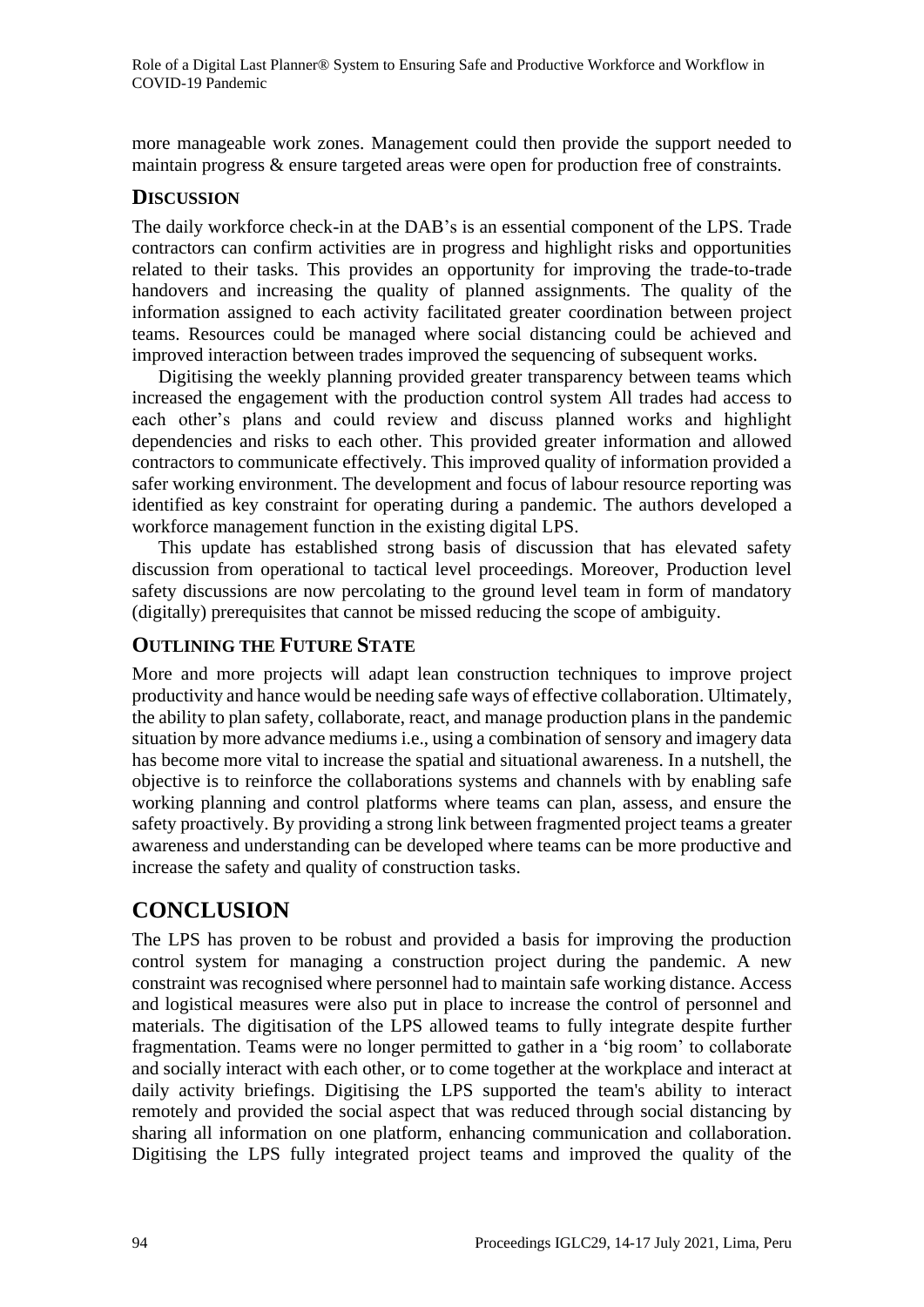interactions. This can be further developed in a post pandemic world  $\&$  add real value to construction production processes.

The digitised LPS will be used in future post pandemic operations. The greater connectivity between site & office-based personnel increased engagement with the LPS. Greater team visibility improved the quality of the WWP's. This improved the size  $\&$ sequencing of planned works. This has provided a greater safety, quality, and more efficient assignments. An average 1100 operative working a cumulative of 57,000 operative hours recorded are being managed collaboratively using the Digital LPS.

### **REFERENCES**

- Aslesen, S., Sandberg, E., Stake, S., & Bølviken, T. (2013). Integrating safety analyses in production planning and control – a proposal. *Iglc-21*, *4*, 843–852.
- Awada, M. A., Lakkis, B. S., Doughan, A. R., & Hamzeh, F. R. (2016). Influence of Lean Concepts on Safety in the Lebanese Construction Industry. *International Group for Lean Construction*, *11*, 63–72.
- Chen, Y., Zhang, J., & Min, B. C. (2019). Applications of BIM and UAV to construction safety. *Proceedings, Annual Conference - Canadian Society for Civil Engineering*, *2019*-*June*, 1–7.
- Ciribini, A., & Rigamonti, G. (1999). Time/Space chart drawings techniques for safety managemen. *Proceedings of International Conference of CIB Working Commission W99*, 25–32.
- Emuze, F., & Smallwood, J. (2013). The integration of health and safety (H&S), lean and sustainability in construction: A literature review. *21st Annual Conference of the International Group for Lean Construction 2013, IGLC 2013*, *051*, 736–745.
- Fang, W., Ding, L., Love, P. E. D., Luo, H., Li, H., Peña-Mora, F., Zhong, B., & Zhou, C. (2020). Computer vision applications in construction safety assurance. *Automation in Construction*, *110*(November 2019), 103013. [doi.org/10.1016/j.autcon.2019.103013.](https://doi.org/10.1016/j.autcon.2019.103013)
- Grau, D., Abbaszadegan, A., & Assanair, R. (2019). Process versus operations workflow - Making the case for continuous monitoring of construction operations. *27th Annual Conference of the International Group for Lean Construction, IGLC 2019*, *1*, 563– 572. [doi.org/10.24928/2019/0197.](https://doi.org/10.24928/2019/0197)
- Kartam, N. (1995). Integrating construction safety and health performance into CPM. *ASCE Construction Congress Proceedings*, *June*, 456–462.
- Koskela, L., Howell, G., Pikas, E., & Dave, B. (2014). If CPM is so bad, why have we been using it so long? *22nd Annual Conference of the International Group for Lean Construction: Understanding and Improving Project Based Production, IGLC 2014*, 27–37.
- Lingard, H., & Rowlinson, S. (2005). Occupational Health and Safety in Construction Project Management. In H. Lingard & S. Rowlinson (Eds.), *Spon Press* (2005th ed.). Spon Press Taylor & Francis Group.
- McHugh, K., Dave, B., & Craig, R. (2019). Integrated lean and BIM processes for modularised construction - A case study. *27th Annual Conference of the International Group for Lean Construction, IGLC 2019*, 227–238. [doi.org/10.24928/2019/0252.](https://doi.org/10.24928/2019/0252)
- Mitropoulos, P., Abdelhamid, T. S., & Howell, G. A. (2005). Systems Model of Construction Accident Causation. *Journal of Construction Engineering and Management*, *131*(7), 816–825. [doi.org/10.1061/\(ASCE\)0733-](https://doi.org/10.1061/(ASCE)0733-9364(2005)131:7(816)) [9364\(2005\)131:7\(816\).](https://doi.org/10.1061/(ASCE)0733-9364(2005)131:7(816))